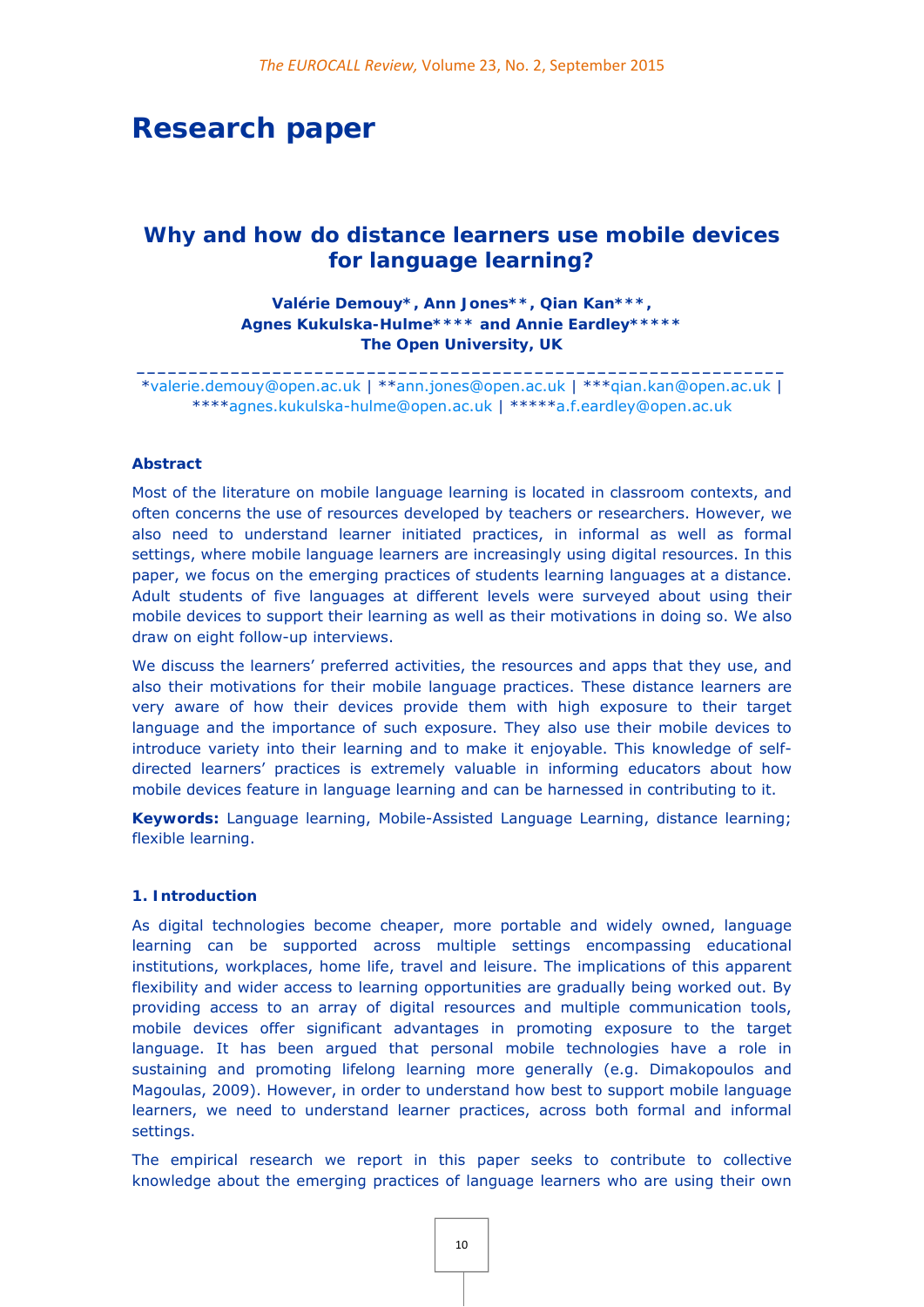mobile devices - typically smartphones, personal media players and tablets - to enhance their language studies in the context of tutor-supported distance learning. These learners are not directed to use mobile devices within or alongside their language studies, they are doing it of their own choice. Language learning is frequently a lifelong pursuit, straddling formal and informal learning and can be especially challenging for distance learning students who work largely independently and have limited contact with a tutor and fellow students. We hypothesize that the availability of connected, mobile devices may open up learning and invite more people to participate, for example by introducing new types of content and interaction, enabling different patterns of access, supporting and motivating learners, and helping them identify their language and communication needs. In reflecting on the role of motivation in mobile language learning, Ushioda suggests that "autonomy, flexibility, freedom and choice are intrinsic features of mobile learning and by exploiting these features teachers and materials designers may well be able to promote internalised motivation for independent learning" (Ushioda, 2013, p2). Such independent learning is likely to make a positive contribution as even where the curriculum is set, the learner needs to have sufficient flexibility and choice over their own learning and to be able to direct their learning themselves to be successful. Indeed, in the field of language learning, the notion of self-directed learning is expressed in terms of *learner autonomy* which emphasizes freedom of choice (Schwienhorst, 2007). In terms of motivation, the focus in this paper is on the desire to make use of mobile devices for language learning. There is little literature on this in the context of mobile language learning, and although there have been a number of metareviews this topic is not one that appears in such reviews – see e.g. Duman, Orhnon and Gedik (2015). Some studies have investigated student motivation with mobile devices in different contexts, such as Ciampa's (2014) case study of a teacher and students using tablets in the classroom where Malone and Leppers' taxonomy of motivation for game playing was successfully applied. Early work in mobile learning in general (not focussed on language learning) noted the motivational aspects of mobile devices, e.g. (Jones *et al,* 2006), and features of mobile devices that attracted learners to using them: "learners often find their informal learning activities more motivating than learning in formal settings such as schools because they have the freedom to define tasks and relate activities to their own goals and control over their goals. By the very nature of informal learning, there is a strong relationship to learners' goals and interests which means that intrinsic motivation is likely to be high" (Sharples, 2006, p16.) However in more recent research there has been little attention paid to this area of motivation and mobile devices. The study reported in this paper returns to this topic to investigate why and how adult distance language learners use mobile devices for their language learning.

#### **2. What is known about mobile language learning?**

The literature on mobile-assisted language learning has been dominated by project implementation descriptions, as noted by Burston (2013). Many of these projects have been lab and classroom experiments or pilots and trials within formal education settings, with some investigating supplementary use of mobile learning (Al-Jarf, 2012; Chi and Chan, 2011), both integrated and supplementary use (Abdous, Facer and Yen, 2012), or supplementary to a course with another learner group using it independently (Pearson, 2011). On a continuum where teacher-led, classroom based language provision is at one end, and out-of-class, learner-led, independent use at the other (Kukulska-Hulme, 2010), there is increasing interest in finding out how students create personalized learning experiences outside the classroom and how they experience mobile learning (Kim, Rueckert, Kim and Seo, 2013; Gikas and Grant, 2013).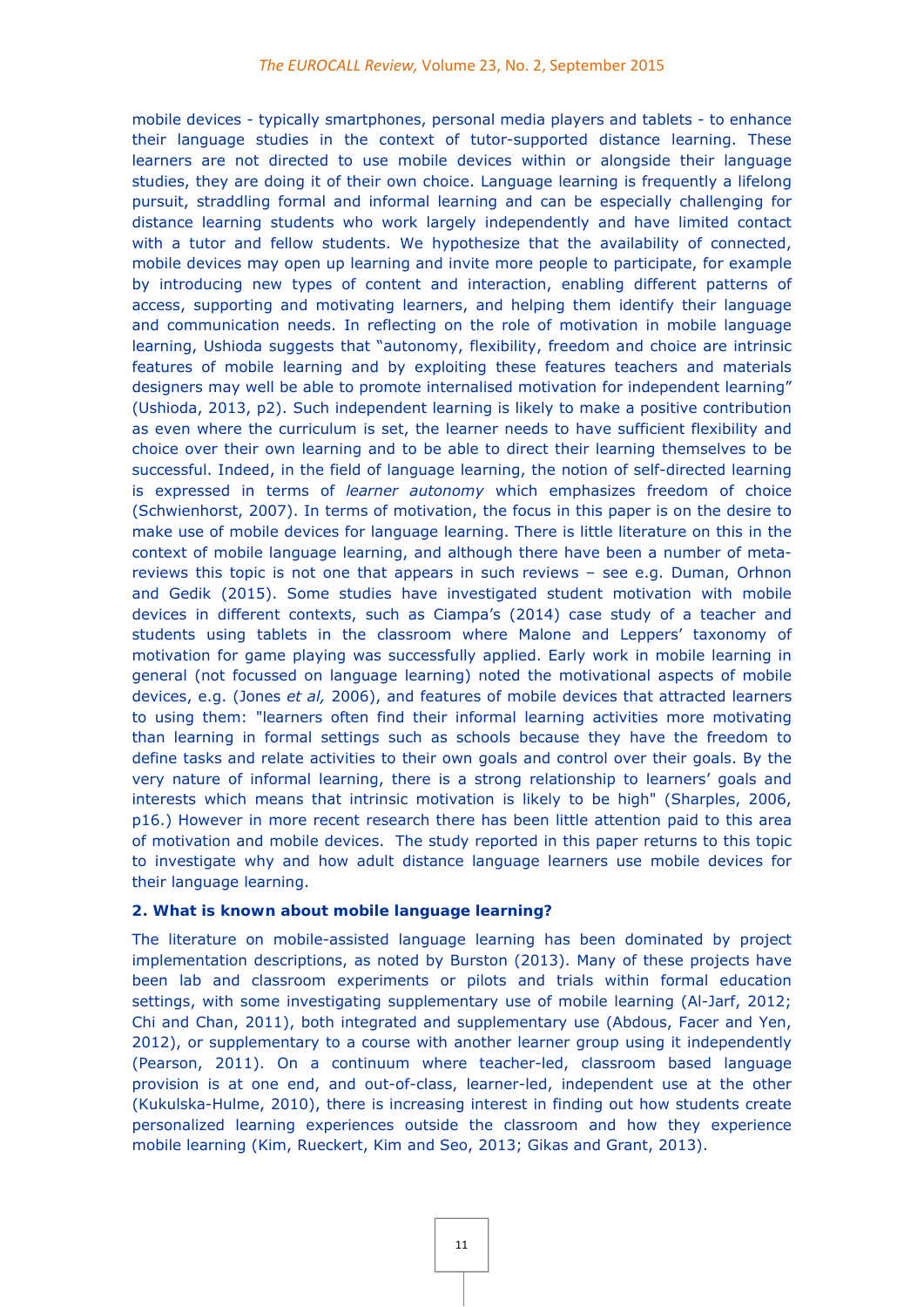Lai and Gu (2011) drawing on the work of (Lamb, 2002; Nunan, 1991 and Pickard, 1996), amongst others, note that "successful language learners often attribute their achievements in language learning to active engagement with the target language beyond the classroom" (p.318) and this is supported by the positive association between learning out of class and language gain (Gan, Humphries and Hamp-Lyons, 2004). Mobile devices may help with active engagement beyond the classroom, and language gain may occur partly through informal learning or interactions on social networks and media. We observe a permeable border between formal and informal learning that our research seeks to explore. In the following sections we briefly review research on mobile language learning in or around the classroom and out of class; after that, we consider informal language learning where the technologies used may include mobile devices.

#### *2.1. Mobile language learning in or around the classroom*

Kukulska-Hulme & Shield (2008) reviewed the then emerging mobile language learning field and noted the emphasis on developing and delivering *content* rather than on offering ways of interacting with the language, with much of the focus on vocabulary acquisition. The affordances of mobile learning were not being fully exploited. Studies published since then indicate that the focus on content delivery has continued. Many such implementations are successful in supporting vocabulary learning, for example Hwang and Chen's (2013) system using personal digital assistants (PDAs) for situated learning in familiar situations, such as during lunch at school. Viberg and Grönlund's (2013) review confirms that research has so far paid most attention to learners' vocabulary acquisition, however they also note that the focus is shifting towards creating authentic and/or social mobile learning environments. One recent example is Ducate and Lomicka's (2013) account of a project in which students used the iPod Touch for class and homework activities involving use of websites, apps, YouTube, Google Maps and Twitter. In addition, the students completed four formal out-of-class projects using their devices, which leads us to the next section in which we consider out-of-class learning.

# *2.2. Out of class mobile language learning*

Some studies focus on the advantages that smart mobile devices may offer such as context awareness and personalisation. For example Chen and Li (2010) developed a Personalised Context-Aware Ubiquitous Language System (PCULS) to teach English vocabulary to high school students. Their work showed that the use of context-aware techniques tailored to the learning environment and content to support memorising English vocabulary via mobile devices was successful in improving English vocabulary. In Kim, Rueckert, Kim and Seo's (2013) study, six class projects were developed: students participated using either laptops or iPhones and the researchers also rated the participants' technology comfort and adoption. Examples of projects included YouTube videos, developing Bios and watching VoiceThread presentations. The results of this study are in line with some other studies that have found that students were reluctant to use devices such as smartphones outside the classroom (Stockwell, 2008, 2010). However, exposure during the study lowered students' resistance to using iPhones. Kim, Rueckert, Kim and Seo (*op. cit*.) comment that some learners chose not to use mobile devices because of perceived inconvenience, and moved to using laptops, but there is no discussion about the effect of different tasks on using different devices. Moving between different devices has been noted in reviews of other mobile learning projects. For example Kukulska-Hume *et al* (2009, *op. cit*., p. 20) comment that learning experiences may involve interactions with fixed technologies as well as mobile devices.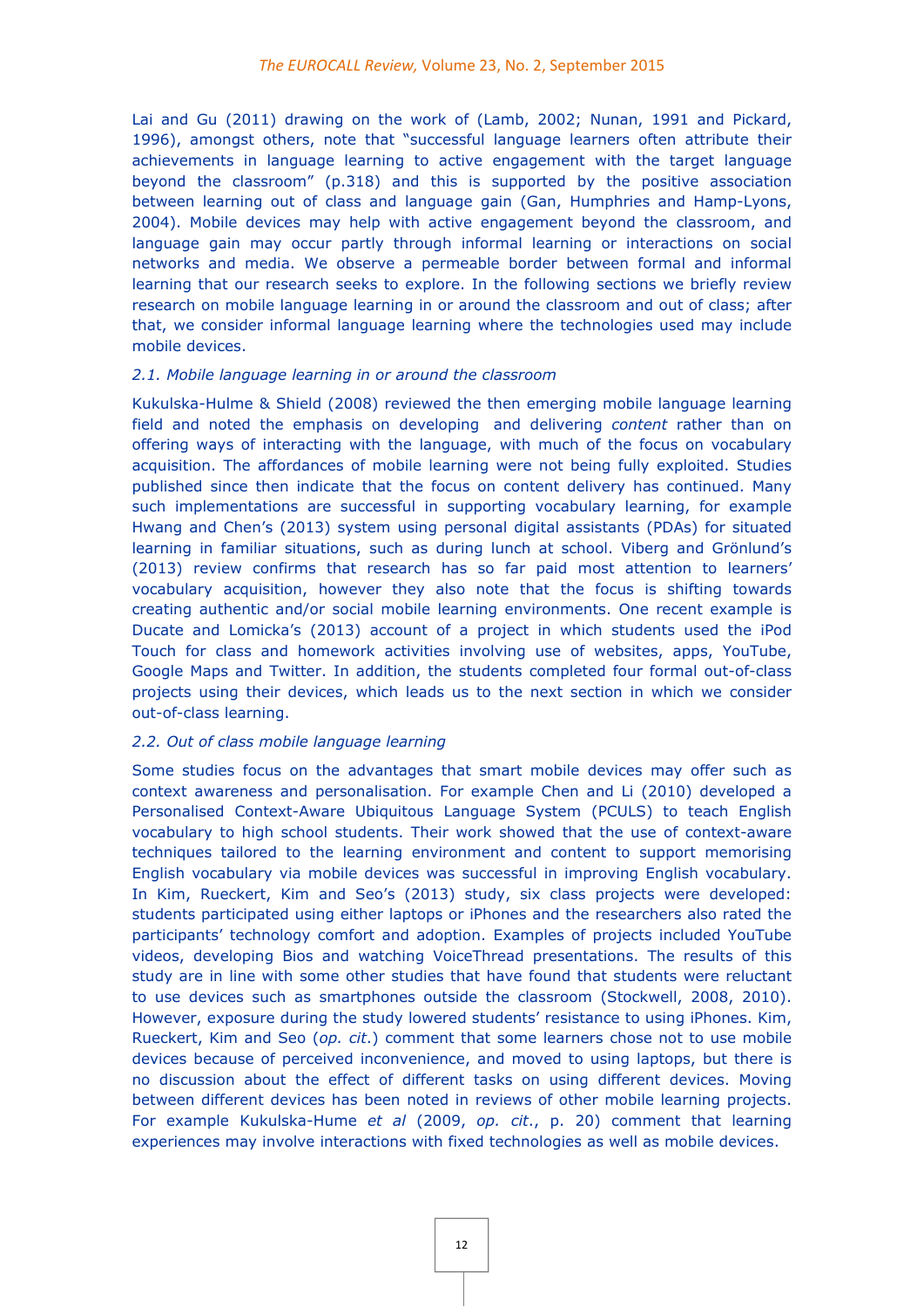Some researchers have reported on mobile blogging as an out of class activity, for example, to support the L2 English cultural and linguistic integration of Chinese university students in the UK (Shao, 2011; Shao, Crook, and Koleva, 2007). Another such use connected up L2 Spanish learners on a visit to Spain, allowing them to share their experiences with other students on the same course in the UK (Comas-Quinn, Mardomingo, and Valentine, 2009).

## *2.3. Informal language learning with technologies*

According to Lai and Gu (2011), the "literature on out-of-classroom language learning generally shows that second language learners engage in a variety of language activities outside the classroom" (*op. cit*. p. 318). Even so, they found just two studies discussing learners' self-initiated use and readiness to use technology for language learning, although neither are specifically about *mobile* use. One was a survey of over 900 beginner level foreign language learners on their access to technology for language learning (Winke and Goether, 2008). Whilst there was very good access to computers and the internet, access to tools such as digital cameras, microphones and webcams lagged behind.

In the second study cited by Lai and Gui (*op. cit*.), Zhang (2010) investigated Chinese EFL learners' use of technology for language learning and found that whilst her learners used technology for their language learning, the use was very limited. Songs and films were used most and Web 2.0 resources least – less than 20 minutes a week. Lai and Gui's own study investigated how learners use technology to regulate their language learning outside the classroom and what factors affect this use. These students used technologies more outside the classroom than inside. They reported using a variety of technologies and their use for self-regulation included monitoring and evaluating their learning, increasing their motivation and seeking help from native speakers. However, Lai and Gui do not report on the extent to which this use was via mobile technologies.

To summarise, in most of the studies learners are given tasks or materials developed by their instructors. Many studies take a comparative quasi-experimental approach, focusing on significant, measurable learning benefits, and so are unlikely to yield much insight into learners' practices in self-directed learning – where the learners themselves choose what, where and how they will learn. Thus, in the same way as Lai and Gu (*op. cit*.) argue that there is a gap in literature that informs our understanding of learners' self-initiated use of technology for language learning, this is particularly true for mobile language learning. The empirical work reported here, therefore addresses this gap by reporting on adult language learners' mobile practices, across formal and informal settings.

#### **3. Research questions and methodology**

#### *3.1. Overall aim and research questions*

Our study focuses on adult distance language learners who use mobile devices independently but in connection with their language studies. As such, these learners may often be more motivated to succeed in achieving their language learning goals than adult students in a face to face setting. However, we believe that our findings have relevance for practitioners operating in different contexts.

The overall aim of our study is to build collective knowledge, using both quantitative and qualitative data, about the emerging practices of adult learners studying languages at a distance who use their own mobile devices to support their learning. We are also interested in understanding *why* these learners choose to use mobile devices, i.e. their motivations in using their mobiles for language learning, and in considering i) what we can learn from these practices; and ii) how these motivations and practices might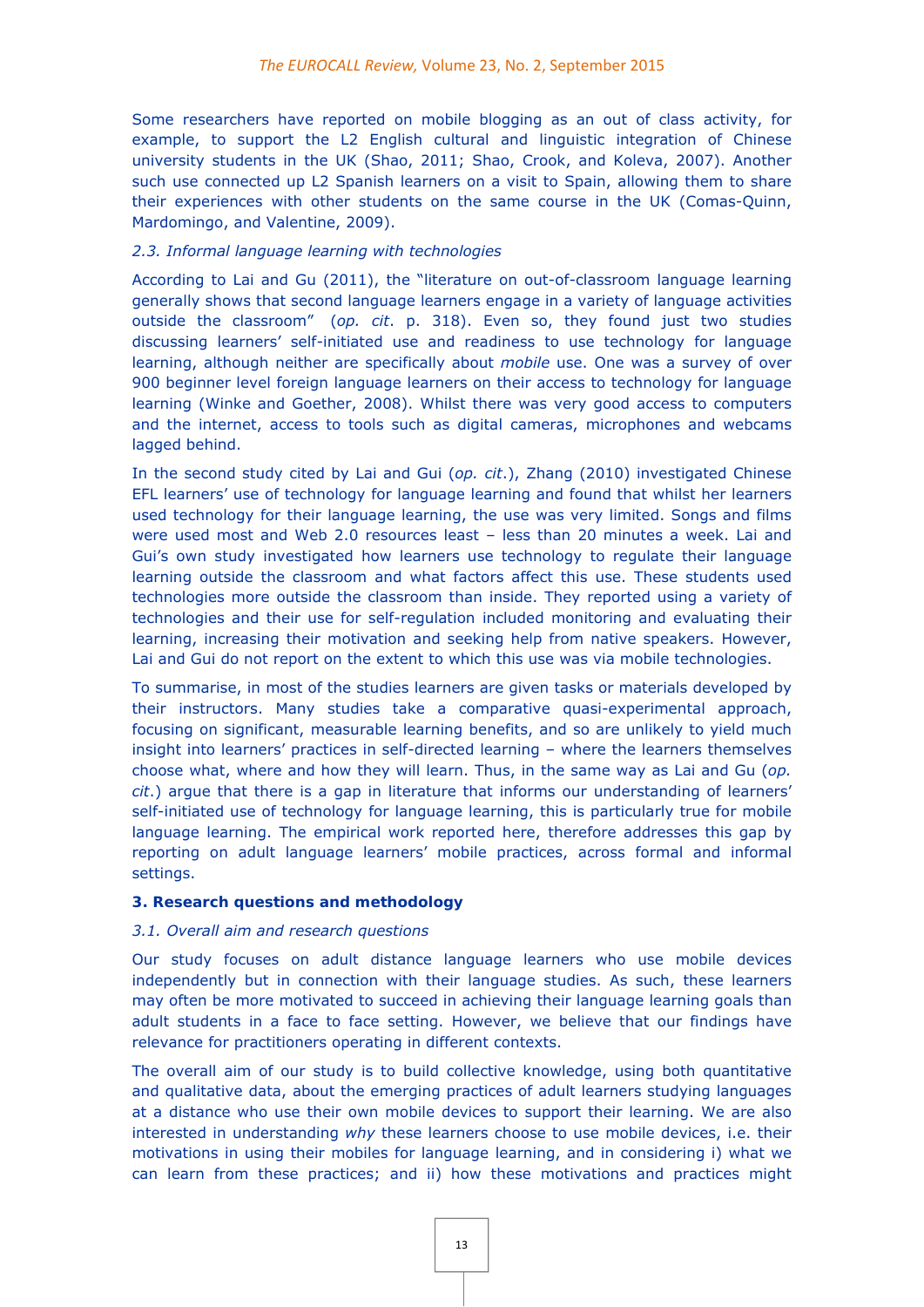impact on designs for learning and shape emerging pedagogies and future curricula. We hypothesize that mobile devices may "open up" learning, for example by introducing new types of content and interaction, enabling different patterns of access, supporting and motivating learners, and helping them identify their needs. We also believe, as suggested by Kukulska-Hulme & de los Arcos (2011), that "other learners, who have limited experience using mobile devices for language study, will benefit from guidance on how to make the most of everyday, situated opportunities for learning" (Kukulska-Hulme & de los Arcos, 2011: 76).

Our research questions are:

- 1. What are the learners' motivations for using mobile devices?
- 2. What are the emerging practices of mobile language learners?

# *3.2. Data collection and analysis*

To address the research questions, students registered on eight languages courses at an institution of higher education have been surveyed since March 2013, covering five languages from beginners to advanced levels. Updated versions of the survey will be repeated over the next two years of the same modules, in order to assess any change in behaviour, practices and motivations. The data reported in this paper are mainly from the first phase (March to July 2013). See Table 1 for some key figures from this first phase.

A mixed method of research approach was used, combining a short online survey questionnaire with semi-structured interviews on Skype. The survey questionnaire focused on usage and behaviour. Questions included which devices were used, which activity or resource was accessed on a regular basis and preferred. The survey also focused on learners' current practices and behaviours, including the mode and frequency of device use, and the impact they perceived it had on their learning. It also investigated what prompted them to use a mobile device for language learning in the first place  $(1)$ .

The semi-structured interviews attempted to delve deeper into participants' experiences and invited them to reflect on their personal motives and modus-operandi as regards their own use of mobile devices for language learning. For logistical reasons, these follow-up interviews were conducted with only eight beginner students (2) who took part in the online survey and volunteered to be interviewed. They were selected on the basis that their answers suggested they were regular, versatile and enthusiastic users of mobile devices for language learning and therefore as such these learners do not represent the majority of distance language learners. However the interviews can provide a more detailed picture than the survey, so in conjunction they can provide us with a good insight into how mobile devices can be used in language learning and why these learners think they are a real enhancement to their studies.

Each interview lasted between 30 – 40 minutes and was recorded and transcribed. The analysis is based on data from respondents who used mobile devices for language learning. Quantitative data from the survey were examined to establish distinctive features relating to age, gender, language and device. Qualitative data from the interviews as well as open comments from the survey were analysed manually by the researchers and coded into broad themes using content analysis to identify salient features in their practices which iteratively could be established as emerging practices. The second phase (3) of the study started in February 2014, but only a small amount of the data has been analysed so far.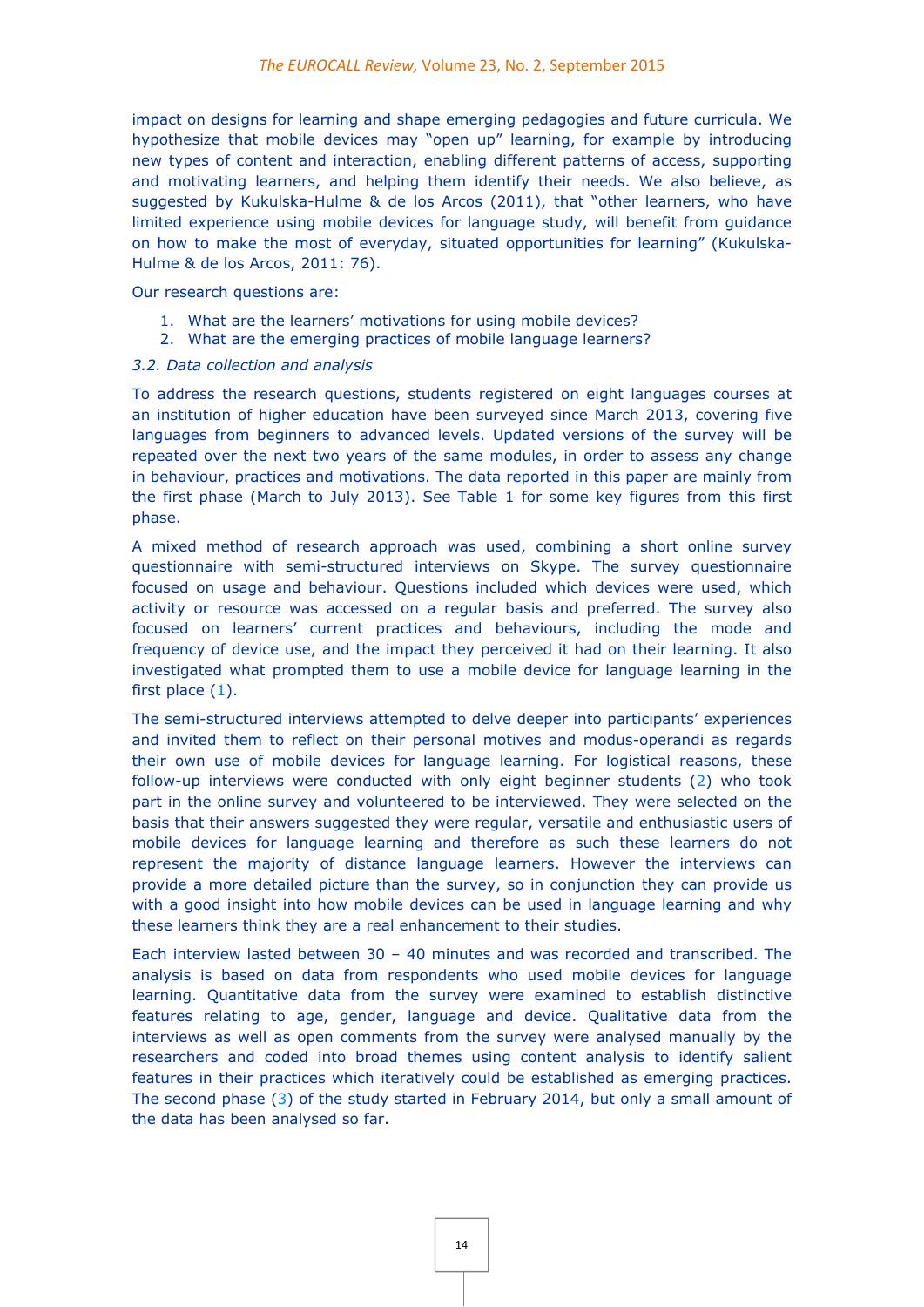Table 1: Key figures from Phase 1.

| Number of students invited                                                                                    | 1525                                                                              |
|---------------------------------------------------------------------------------------------------------------|-----------------------------------------------------------------------------------|
| Number of responses                                                                                           | 269                                                                               |
| Age of respondents                                                                                            | $20 - 65 +$                                                                       |
| Gender of respondents                                                                                         | 65.4% female; 34.6% male                                                          |
| Complete responses                                                                                            | 243                                                                               |
| Response rate based on complete responses                                                                     | 15.9%                                                                             |
| Numbers by language based on complete<br>responses                                                            | French (69), Spanish (90), German (33),<br>Italian (42), Chinese (9)              |
| Numbers by level (4) based on complete<br>responses                                                           | Beginner (79), Intermediate<br>$(94)$ ,<br>Upper Intermediate (38), Advanced (32) |
| Of<br>responses, number and<br>complete<br>percentage of people using mobile devices for<br>language learning | 143 (53%)                                                                         |

### **4. Findings**

This section looks at the data provided by the 143 students, who gave an affirmative response to the question 'Do you use a mobile device (such as a tablet or a phone) for language learning?' in the online survey questionnaire during Phase 1. No data other than demographic information was collected on the 116 students who answered 'no' to that question in this phase of the Study. However, it also draws on partial data from Phase 2, when that information provides useful additional commentary. Unless otherwise stated the findings below refer to Phase 1.

#### *4.1. Number of users*

The 143 mobile device users make up 53% of the 243 survey respondents, and they declared that they use at least one mobile device while studying a foreign language. It is interesting to note that in March 2013, a month-long snapshot survey done by the institution's IT department independently of our survey revealed that the proportion of mobile users (excluding tablet users) amounted to 16% on our French intermediate course. The reality of mobile device use probably lies somewhere between the two figures. Additionally, not all of these self-declared users are proficient and very regular users of mobile devices.

#### *4.2. Devices used*

In most cases, the first mobile device ever used for language learning was the mobile phone used by 45.9% of respondents on the two beginners' courses surveyed (Chinese and Spanish), 51.65% on upper intermediate (French and German) and 60.25% on advanced courses (Spanish and German). iPads and tablets came a close second (or even first in the case of intermediate French) with 32.79% on the beginners' courses, 26.65% for upper intermediate and 23.75% on advanced courses. MP3 players and iPods also featured highly in the respondents' list of devices used.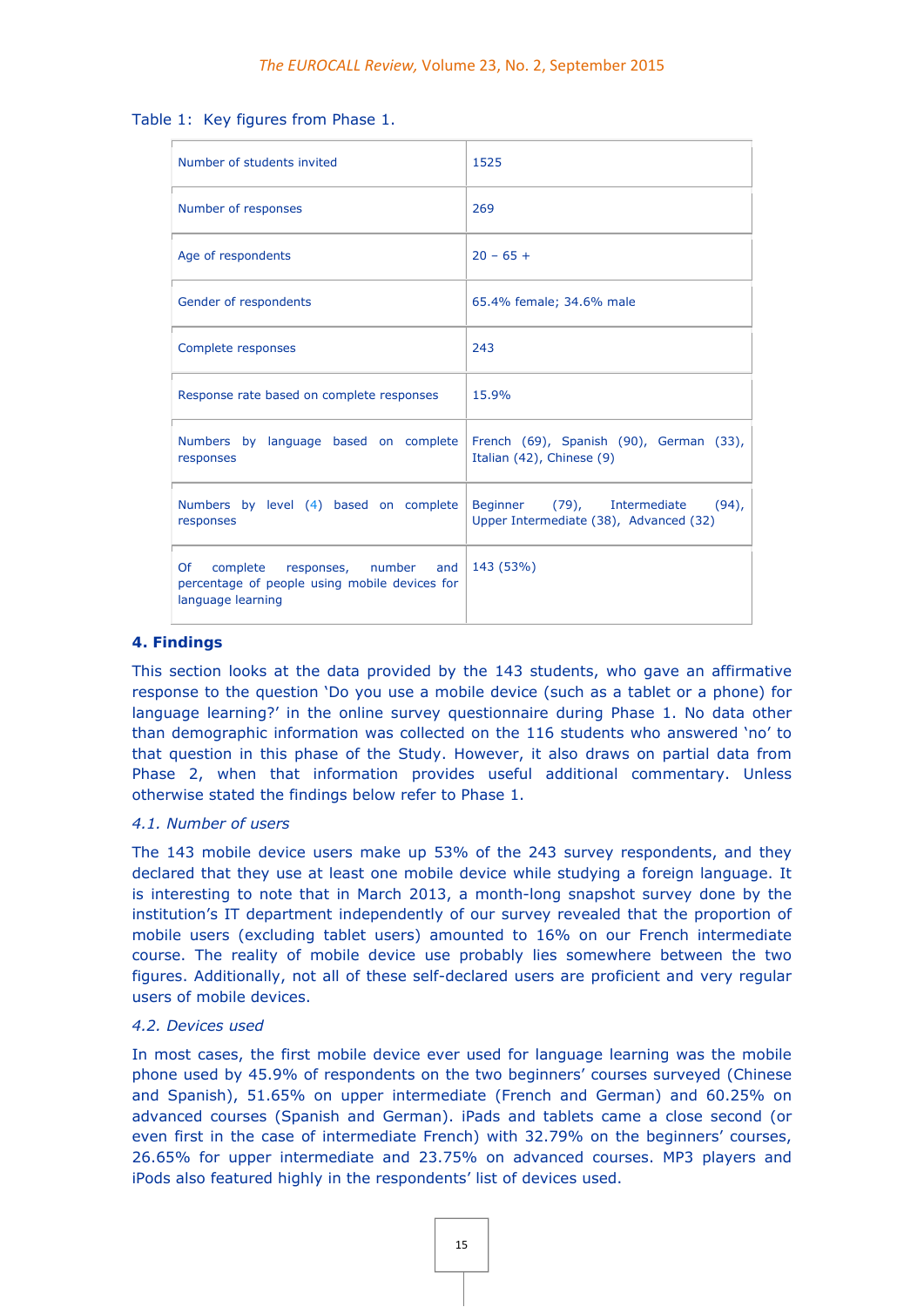#### *4.3. Preferred activities*

The students surveyed have access to a mobile-friendly view of their course website and increasingly to content available off-line in mobile-friendly formats (e.g. eBooks), or apps developed in-house which allow them to stream or download audio-visual resources for use on mobile devices. However, there is no requirement currently for the students to access their language course content or communication tools via mobile devices. Nevertheless, in all but one case, the students' language course website was the very first resource or service the students had accessed on their mobile device (responses range from 31.6% to 50%).

In most cases, the first time students used their mobile device for language learning was to listen to the target language (listening to audio clips, audio programmes or watching videos ranged from 20% to 52.6% of the responses given depending on the course). Listening is a key activity in language learning and is an ideal match for mobile devices as it lends itself to being done in "dead time", on the move or while performing other activities. Even before the digital age, providing audio resources to language students in portable/mobile format was common practice (e.g. audio cassettes). Mobile technological advances have increased opportunities and variety. However, despite the availability of an increasing number of resources and services allowing students to practise other areas or skills such as grammar, reading or writing on mobile devices, the survey results show that "listening to audio or watching videos" remains one of the most popular language activity types (and sometimes the most popular) carried out on a mobile device. Beginners and intermediate students rate it as their most preferred activity (respectively 41.82% and 50.35% of responses), with grammar and vocabulary practice or reading in some cases in second position. As one of the interviewed participants said: 'I don't understand how people who do not hear the language regularly are able to repeat it or I don't know how they absorb it'. It is only when we move up the level ladder that listening increasingly competes with reading but still comes second most favourite on the advanced courses (35.9% of responses against 64.1% for reading).

# *4.4. Preferred resources and apps*

Phase 1 of the study gave some insight, mainly through interviewing our 8 beginners' students, into the breadth and variety of resources, services and apps that mobile language learners accessed on a regular basis and prompted us to gather more data from the students surveyed in phase 2. In phase 2, when asked which resources or apps they used most for language learning, using reference material such as dictionaries and online translation tools scored very highly on the 4 courses surveyed so far (61.4% and 77.1% of beginner respondents selected this answer and 83.8% and 58.3% of intermediate students).

Language learning websites and apps, authentic audio-visual and reading resources are also very popular choices but interestingly, instant messaging, forums or social networks have consistently the lowest scores on all 4 courses. This finding confirms what was strongly suspected in phase 1 of the study: namely, that the mobile language learners prefer to use their devices for independent study. This could be for various reasons, not least because the students in this study are all learning a language in distance learning mode and are therefore more likely to study independently and are more used to it, but there might be other reasons.

#### *4.5. Usage and behaviours*

74% of the participants use their mobile device for language learning daily or at least several times a week. When asked how they used their mobile device, whether in planned sessions (e.g. routine evening sessions to work on course materials or on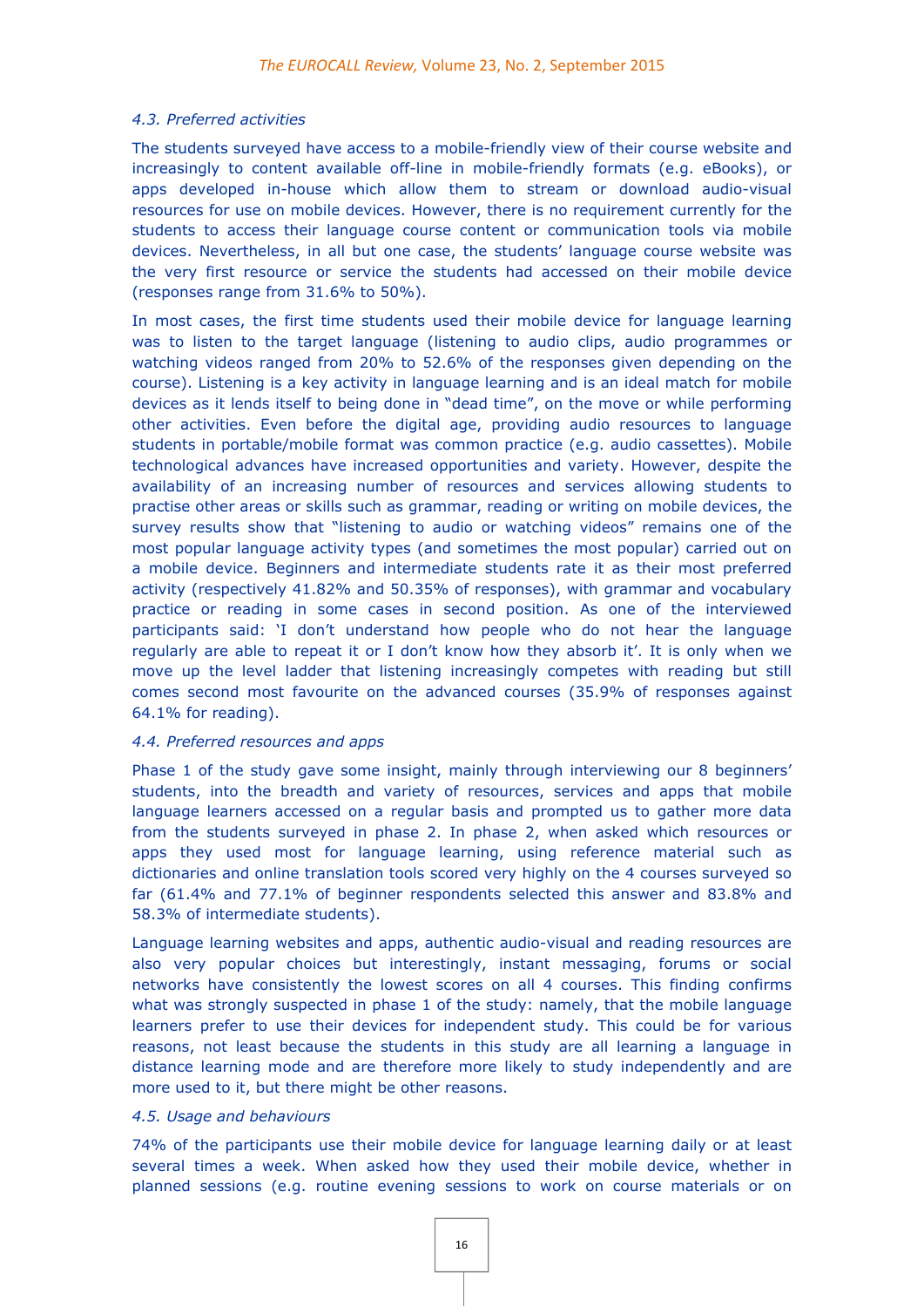regular journeys), or informally (as and when and where the opportunity arose) or both, most participants selected the second option. Still, quite a number of participants selected the last option as Figure 1 illustrates. These results show that mobile devices do feature regularly and significantly in these language students' use of tools and resources for language learning and to some degree form part of a more structured and conscious approach to the learning process. For some, using their device for language learning becomes embedded in their daily routines as they commute or take lunch breaks at work.



Figure 1. Percentage of answers to the Question: 'How do you use your mobile device(s) to engage in language activities?'

Out of the 119 participants across all courses who answered the question 'Has the use of mobile devices enabled you to study at times and in places where you would not have normally studied in the past?' an emphatic 86.5% recorded a 'yes' ('no' was the only other option). When asked if they thought they spent more time on language learning as a result of using mobile devices, out of 103 who answered the question, 78.6% answered 'yes', 8.7% 'no' and 12.6% 'Don't know'. A beginners participant says that without a mobile device, 'I wouldn't have done any language learning in my breaks [at work] otherwise. So I mean my breaks are two 15 minutes and a half an hour, so it's an extra hour a day minimum. (…) I do it most days'.

# **5. Getting to know more about mobile distance language learners**

While spending more time on language learning thanks to mobile devices is likely to have a positive impact on language learning, it is no guarantee of success. So what are the benefits for the distance language learners? How do they go about their language learning using mobile devices? What motivates them in using smartphones and tablets? This section will propose some answers to these questions, based on the data gathered via the survey and the comments made in our follow-up interviews.

# *5.1. Why do they do it?*

In the survey 46.4% (the top answer) of beginners participants indicated they started using mobile devices for language learning because they used their device regularly for other purposes and wanted to see how it could help language learning. This was also the case in most of the other language courses surveyed in this study. The mobile distance language learners own the device, know what it affords and already make frequent use of its tools, resources and apps for other purposes. As it transpires in the interviews, most are not shy of technology and quite readily embrace its rapid changes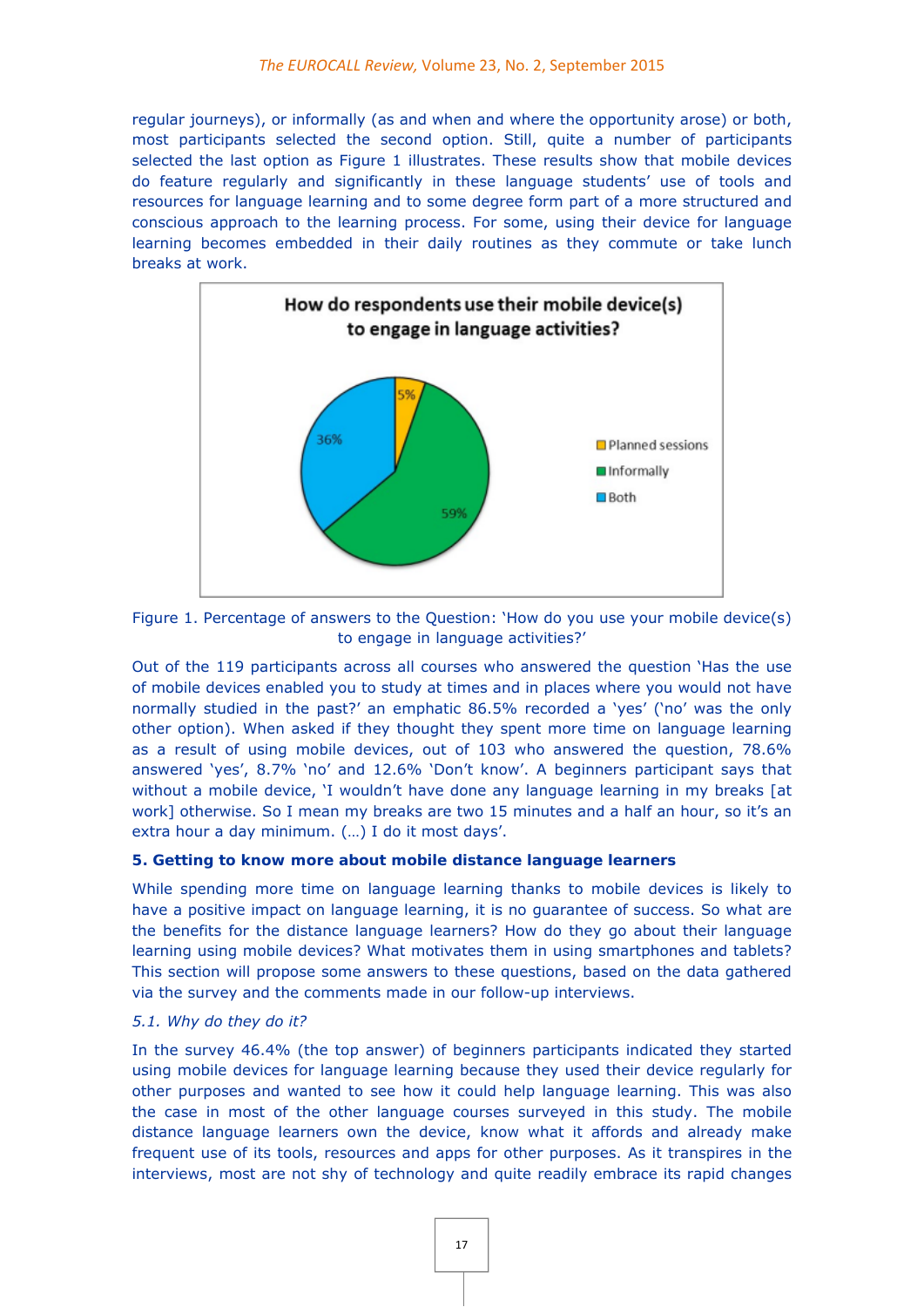and novelties. Having long ago answered the question 'What does my mobile device do?' their next question is 'What can I do with it when it comes to language learning?'. Explaining how she uses her mobile devices, one of the students interviewed said: 'I have a certain amount of knowledge in order to find lots of information on the internet and [...] I'm willing to use lots of apps and things and embrace the technology available to me'. It is this curiosity paired with the awareness of the potential novel applications of a familiar device that often results in the adoption and regular use of mobile devices for language learning.

The desire to maximise gaps in their daily schedule to practise language skills also features strongly and is the second most frequent answer given to the survey question, 'how did you get started using mobile devices for language learning?', with between 50% and 8% of the students surveyed choosing it as the second most frequent reason for using mobile devices in our survey. From the early days, mobile devices have always lent themselves to language learning because of their affordances; digitisation of learning resources and advances in technology have only increased this. As one interviewee remarks: 'It [the mobile device] allows me to constantly stay in touch, learn and review my lessons'; and another says: 'cos I wouldn't have done any language learning in my breaks otherwise. […] it exposes me to language'. One of our learners of Chinese (and interviewee) imported vocabulary and sentences, audio files from the module materials, as well as his own vocabulary into Anki, an app that allows learners to create their own flashcards to memorise vocabulary: 'I can go on a bus ride for five minutes and I can whip out Anki and I can do five minutes of work.' If they don't know it already language learners discover quickly that language learning requires frequent contact with the language and a certain amount of exposure. An interviewee remarks: 'I see language as immersion as much as possible. […] you should be listening to songs and doing this and that…' It soon becomes apparent to these learners that mobile devices provide an excellent opportunity for increasing exposure and frequent contact as well as for practice.

The potential of mobile devices to link to the real world and to offer multiple interactive resources brings a sense of authenticity to the language learning experience which is regularly reported by research participants (Demouy and Kukulska-Hulme, 2010). As both our survey and interviews testify, listening features highly in the list of preferred activities the surveyed students engaged in. Participants on five of the courses surveyed declare that this is the activity they engage in the most on their mobile device. Accessing authentic resources is also a popular choice. 'I use YouTube to listen to French also I use the iPad to listen to French speakers and watch French films' says one survey participant, while another studying German declares: 'I like to listen to foreign language programmes: I've selected several cultural programmes and I can easily find them again, I've registered some of them. I've also downloaded iTunesU programmes and I listen to them when I want, I sometimes listen to them many times in order to learn the vocabulary, etc.' But whether it is a learner of Spanish listening to songs in Spanish via her iPad or a Beginner in Chinese using Memrise to listen to the pronunciation of a new word, it is clear that mobile devices can support very well one of the key ambitions of language learners: sounding authentic. Though sounding authentic is not just about being able to pronounce well, be fluent or produce sentences free of grammatical errors, learners often mainly focus on pronunciation and fluency. For our mobile distance learners listening is perceived as a preparation for real life challenges such as coping with how fast people speak, different voices and accents and trying to acquire an authentic accent. It gives them the confidence to launch themselves and overcome their fear of speaking the language, as one of our interviewees explains: 'When you want to sound authentic, when you're speaking or when you're listening,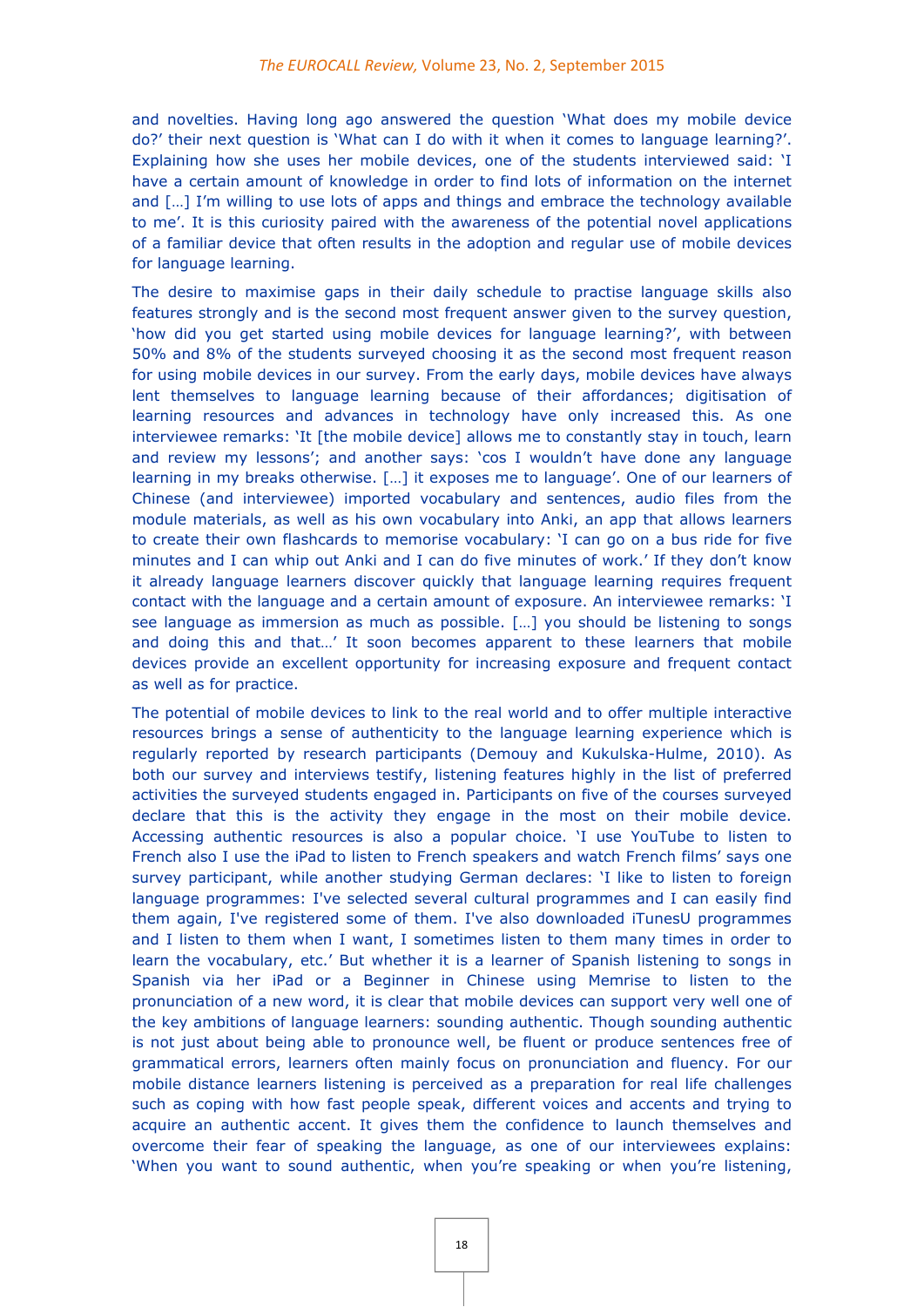having that sense of authenticity gives you the confidence to actually approach the exercise'.

Finally, the mobile distance language learners in our study love variety and want to have fun learning the language. Technology and not simply mobile devices have long favoured this. This aspect of learning cannot be ignored as it could play an important part in motivation. Regarding the use of mobile devices, our learners do not see it as formal learning. They are just 'doing it with a greater variety of devices and in a slightly different way' because 'if you approach a subject from more different directions then actually that helps the learning process', 'because it's more fun and interactive [...] which will kind of feel  $[I'm]$  chilling out, but at the same time  $[I'm]$  actually learning as well' and 'because just learning in one way is boring'. So, mobile devices can enhance the language learning experience and make it more 'fun', 'kind of a leisure activity'. There is no doubt that mobile devices have the potential to 'lift' the language learning out of the formal learning setting, often thought as intellectually demanding as one of our interviewees remarked: 'If I am not in the mood for structured learning, I use Memrise to increase my vocabulary'. He thus increases his exposure to the language, practises a skill and renews his contact with the language.

#### *5.2. How do they do it?*

Either curious by nature and/or drawn by both their interest and knowledge in technology and language learning, the mobile distance language learners manage to find tools, resources and apps that can help them along. Their knowledge of what is available may surpass educational practitioners' knowledge. They often know the best dictionaries, tools or language apps: 'I've got my Collins dictionary […] as an app which I wouldn't go anywhere without. […] I've got an app called Conju Verb which is also very good […] an audio book app which I use […] I have a Sonos audio system at home and I have a Sonos controller app on my phone and iPad which means I can play from my chair anything on the Sonos speaker. I can listen to audio books […] I don't want to bore you, I've got so many'; 'There's Babbel, […] in Spanish and Italian and there's Busuu [...] those are the interactive ones I use the most'. Many are up to date with new offerings and can recognise novel approaches, as one of our interviewees testifies when he makes the following comments about Yabla (5): 'the way they are approaching things is gonna be a kind of revolution […] they're going to be developing an iPhone and an Android app so you can actually take this stuff offline'. Whether the prediction will prove to be true or not does not in itself matter, what is interesting is that our mobile language learner has recognised the potential of a new resource and can see how different it is from the vast array of tools, apps and resources he already uses.

Mobile distance language learners seem to have harnessed the potential of their mobile devices to suit their needs, situation, mood or preferred approach to learning. They have broadened their choice and opportunities by actively searching and selecting what suits their own situation and needs. One of our interviewees explains how she simply would not be able to study without her mobile devices as her health necessitates she spends much of her time in hospital: 'if you took my mobiles away, I'd throw the cards in […] I'm expanding beyond what's in the module.' Another learner reports on how using her mobile devices at home in the evening, at work during breaks and while travelling, has meant that she has found additional study times in environments that have fostered learning. Interestingly, simply being in those environments seems to trigger the learning: 'instead of being in the classroom, where I'm not familiar with the setting, it's in a familiar environment, like the break room at work or on the bus and it means that when I'm making that journey and I'm not listening or I'm looking at the Spanish or Italian, it will come in my mind automatically when I'm in that situation.' This is not an isolated case as many learners seem to have adopted a similar modus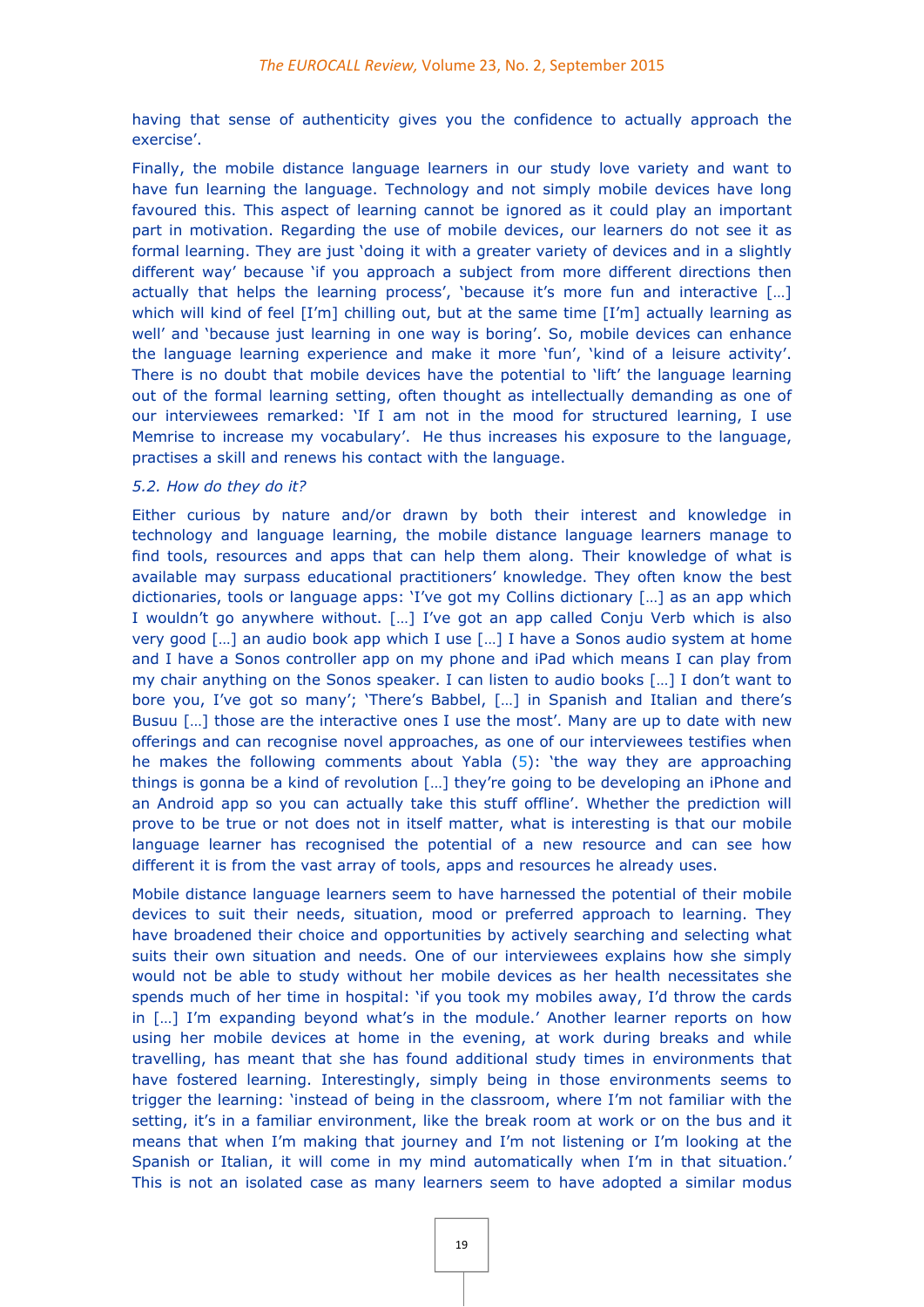operandi whereby a situation triggers the learning that will take place as the numerous survey comments testify: ''I listen to French programmes when driving from work' says one survey participant; 'iTunes U in the evenings listening to audio clips online or news in foreign language or radio' explains another; 'When I drive I plug in the iPad and listen to the OU audios' says yet another survey participant.

While more work is needed to look further into how mobile distance language learners integrate mobile devices and digital resources into their formal studies, it is interesting to note that the more proficient and dedicated users and learners seem to be very aware and articulate about their own practice. One learner of Chinese and interviewee comments for instance on how he uses his iPad for further practice: 'This is just a way of reinforcing in a […] relatively light hearted way, an easy way of keeping going. I haven't used it to continue the learning, just to reinforce it while I have been away and then I restart the learning when I am home again'. Another interviewee explains how mobile devices help her reconnect with her desire to learn: 'I think that's what really is great about using these devices, which is whatever mood I'm in, there's always going to be something available to match that mood, I can easily go back to the textbook and carry on from there where I was, because I will have put myself in the right kind of frame of mind'. It is clear that, for this learner as for many others, mobile devices are instrumental in allowing her to maintain the connection with their language learning and perhaps even regain motivation and renewed confidence in her ability to learn.

#### **6. Summary and conclusion**

Not all distance language learners use mobile devices for language learning but as we have seen, a notable proportion do so. The language learners surveyed in this study including those interviewed are all studying a language at a distance and we need to bear in mind that they are to some extent different from language learners in other contexts not least because they are often more self-motivated and because they need to find ways of compensating for the lack of frequent regular classroom contact with teachers and peers. So although they may not represent typical language learners, they share the characteristics of the successful learners referred to by Li and Gu (op. cit.) that we noted earlier; in particular that they actively engage with the language they are learning outside the classroom. We would therefore argue that teachers can learn from our participants' practices about how such engagement can be supported by mobile devices. Amongst our participants, we saw that those who are proficient mobile users display a high level of curiosity and knowledge regarding the affordances of mobile devices and what potential resources are available. They feel more in control of their own learning, understand the necessity for exposure and frequent contact with the language and are adept at mixing formal and informal learning. The findings show that they use mobile devices because they already have them; to make use of otherwise 'dead' time; for immersion; to listen and to access authentic resources and to have fun – and through that, at times, to rekindle their motivation. They seem well informed about the resources available and interestingly, as some of them learn repeatedly in the same context (in the car or on the bus) they find over time that this context 'triggers' the target language.

It could be argued that these learners are no different from the self-motivated learners of 50 years ago; they simply have access more easily and quickly to an array of tools and resources. But along the way to discovery, they have probably acquired a better awareness of what works for them. They may have discovered that 'personalised' learning is possible but that it cannot be delivered by mass education, and that they need to play an active part in their learning in order to give themselves better chances to succeed. What better than mobile devices to help them achieve this?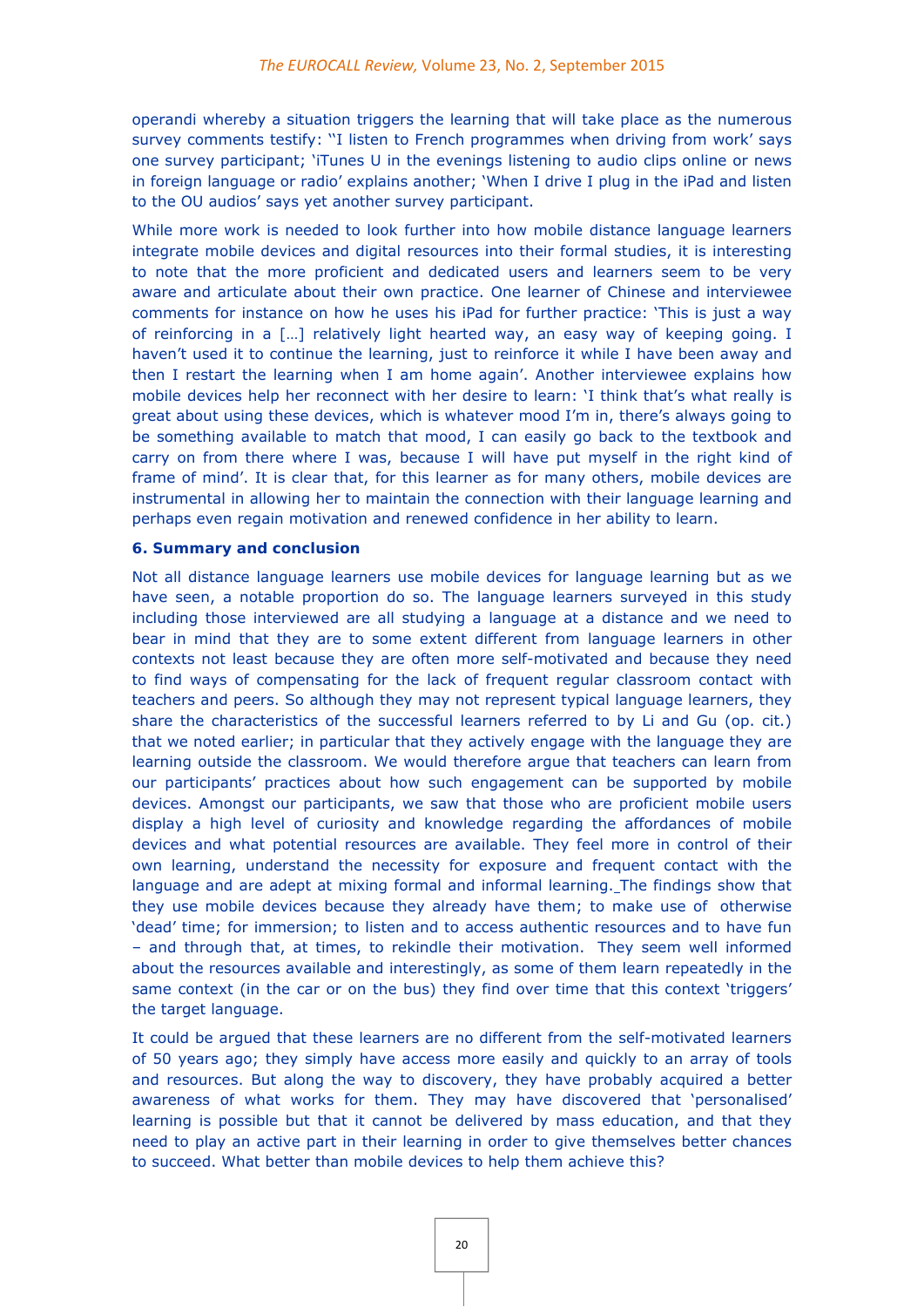There is still a lot to be learnt in how these learners integrate mobile device activities into their formal language learning which this study has not investigated. We saw for instance how the use of mobile devices is often part and parcel of scheduled sessions strongly connected with a given context (e.g. regular travel to work, regular lunch breaks), but more research is needed in understanding how these sessions feature in the broader picture of language learning. We also know that it is not simply the context or the situation which might drive mobile language learners to use their devices for language learning but also perceived needs or gaps they have identified in their learning proficiency, some of which such as listening can easily be addressed via the use of mobile devices. In some cases, mobile devices are instrumental in overcoming specific difficulties as in the case of an interviewee who managed to overcome a difficult stage by approaching the language issue via an exercise offering 'a different way of looking at it' before returning to the course materials. All these behaviours and strategies have yet to be unpacked more systematically.

As with all studies ours has some limitations. Firstly, although the survey participants had a range of experience of language learning, our eight interviewees were beginners, and we intend to address this in future work by interviewing participants at intermediate and advanced levels. Secondly, the mobile distance language learners in our research may not be 'average' learners on their courses and it would be interesting and helpful to find out about the practices of other mobile language learners. However, as noted above, we believe that we can benefit from their practices and that they may be an excellent under-valued and under-used resource of dynamic knowledge for other language learners. When trying to convince less comfortable users that mobile devices can be helpful for language learning, perhaps educators should invite their mobile language learners to do the talking and explain how mobile devices offer great potential for language learning and can be instrumental in motivation and proficiency. Educators wishing to harness knowledge of learners' practices for the enhancement of their curriculum should also strive to keep improving their collective knowledge of device affordances and software tools including apps, and to keep discovering more about learners' motivations in terms of aspects such as prolonged language contact, their sense of autonomy, and the accommodation of individual needs.

#### **References**

Abdous, M., Facer, B. and Yen, C-J. (2012). Academic effectiveness of podcasting: A comparative study of integrated versus supplemental use of podcasting in second language classes. *Computers and Education*, *58*: 43–52. Retrieved from http://www.sciencedirect.com.

Åkerlind, G. S. and Trevitt, A. C. (1999). Enhancing self-directed learning through educational technology: when students resist the change. *Innovations in Education andTeaching International, 36*(2): 96-105.

Al-Jarf, R. (2012). Mobile technology and student autonomy in oral skill acquisition. In J. Díaz-Vera (Ed.), *Left to my own devices: Learner autonomy and mobile-assisted*  language learning innovation and leadership in English language teaching (pp. 105-130). Bingley, UK: Emerald Group. Retrieved from http://dx.doi.org

Burston, J. (2013). Mobile-assisted language learning: A selected annotated bibliography of implementation studies 1994–2012. *Language Learning and Technology*, *17*(3): 157-224. Retrieved from http://llt.msu.edu/issues/october2013/burston.pdf.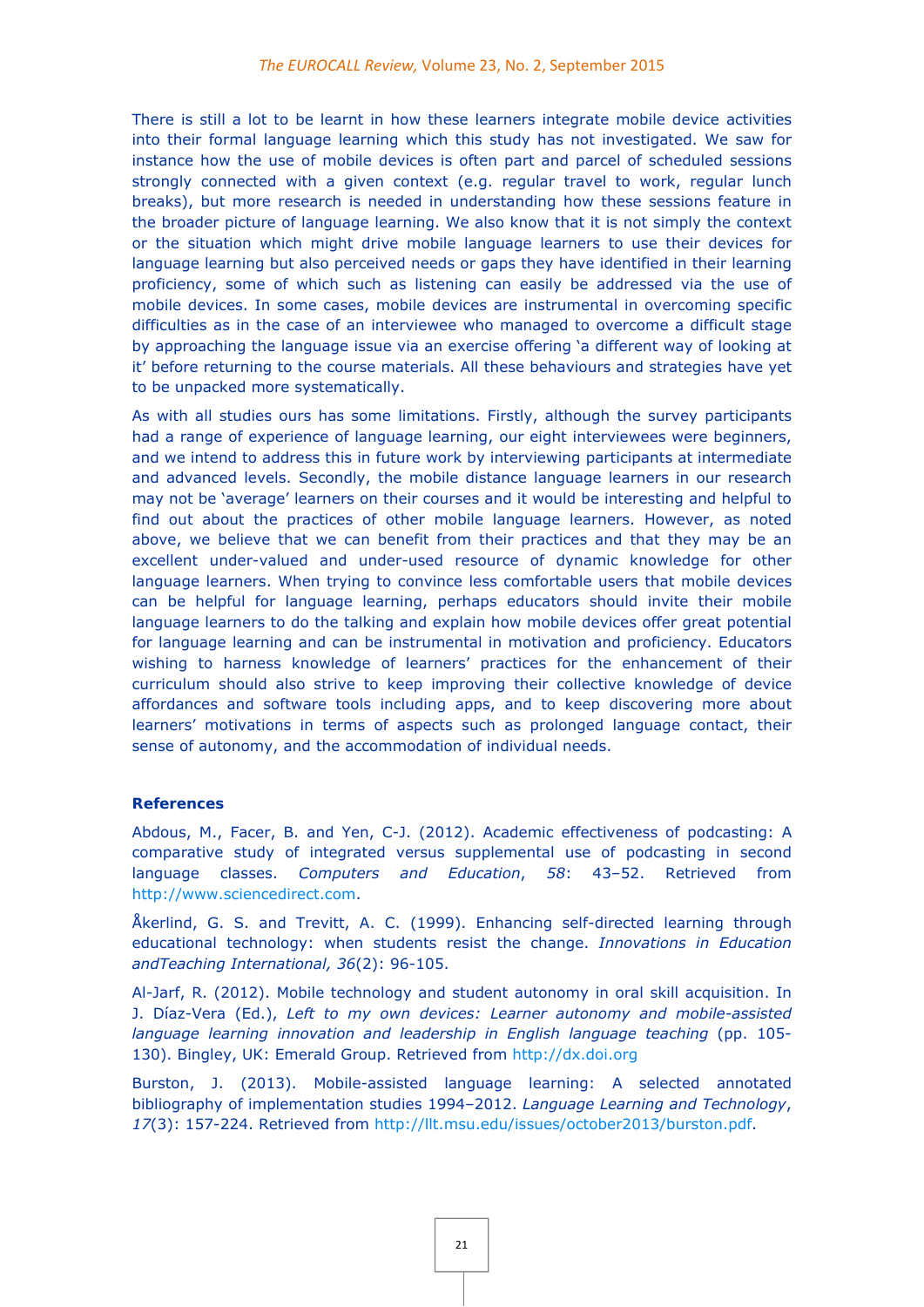Chen, C.-M. and Li, Y.-L. (2010). Personalised context-aware ubiquitous learning system for supporting effective English vocabulary learning. *Interactive Learning Environments, 18*(4): 341-364.

Chen, I-J. and Chang, C-C. (2011). Content presentation modes in mobile language listening tasks: English proficiency as a moderator. *Computer Assisted Language Learning*, *24*(5): 451-470. Retrieved from http://www.tandfonline.com.

Chi, S-W. and Chan, W-M. (2011). Learning beyond the classroom: Language podcast as supplementary learning material. *Ubiquitous Learning: An International Journal, 3*(2): 21-40. Retrieved from http://ijq.cgpublisher.com.

Ciampa, K. (2014). Learning in a mobile age: an investigation of student motivation. *Journal of Computer Assisted Learning,* 30: 82-96. Doi: 10.1111/jcal.12036

Comas-Quinn, A., Mardomingo, R. and Valentine, C. (2009). Mobile blogs in language learning: Making the most of informal and situated learning opportunities. *ReCall*, *21*(1): 96-112. Doi: 10.1017/S0958344009000032.

Demouy, V., Kukulska-Hulme, A. (2010). On the spot: using mobile devices for listening and speaking practice on a French language programme. *Open Learning: The Journal of Open and Distance Learning, 25*(3), 217-232.

Dimakopoulos, D.N. and Magoulas, G.D. (2009). An Architecture for a Personalized Mobile Environment to Facilitate Contextual Lifelong Learning. In H. Ryu and D. Parsons (Eds.), *Innovative Mobile Learning: Techniques and Technologies* (pp. 232-254). IGI Global.

Ducate, L. and Lomicka, L. (2013). Going Mobile: Language Learning With an iPod Touch in Intermediate French and German Classes. *Foreign Language Annals*, *46*(3): 445-468.

Duman, G., Orhon, G. and Gedik, R. (2015) Research trends in mobile assisted language learning from 2000 to 2012. *ReCall*, *27*(2): 197-216. Doi: 10.1017/S0958344014000287.

Gan, Z., Humphries, G. and Hamp-Lyons, L. (2004). Understanding successful and unsuccessful EFL students in Chinese universities. *Modern Language Journal,* 88: 229- 244.

Gikas, J. and Grant, M.M. (2013). Mobile computing devices in higher education: Student perspectives on learning with cellphones, smartphones and social media. *The Internet and Higher Education*, 19: 18-26.

Hwang, W.Y. and Chen, H.S.L. (2013). Users' familiar situational contexts facilitate the practice of EFL in elementary schools with mobile devices. *Computer Assisted Language Learning*, *26*(2): 101-125.

Jones, A; Issroff, K; Scanlon, E; Clough, G; McAndrew, P and Blake, C (2006). Using mobile devices for learning in informal settings: is it motivating? In: IADIS International Conference on Mobile Learning, 14-16 July 2006, Dublin, IADIS Press, pp. 251-255.

Kim, D., Rueckert, D., Kim, D.-J. and Seo, D. (2013). Students' perceptions and experiences of mobile learning. *Language Learning and Technology*, *17*(3): 52-73. Retrieved from http://llt.msu.edu/issues/october2013/kimetal.pdf.

Krashen, S. (1981). *Second language acquisition and second language learning.* Oxford: Pergamon.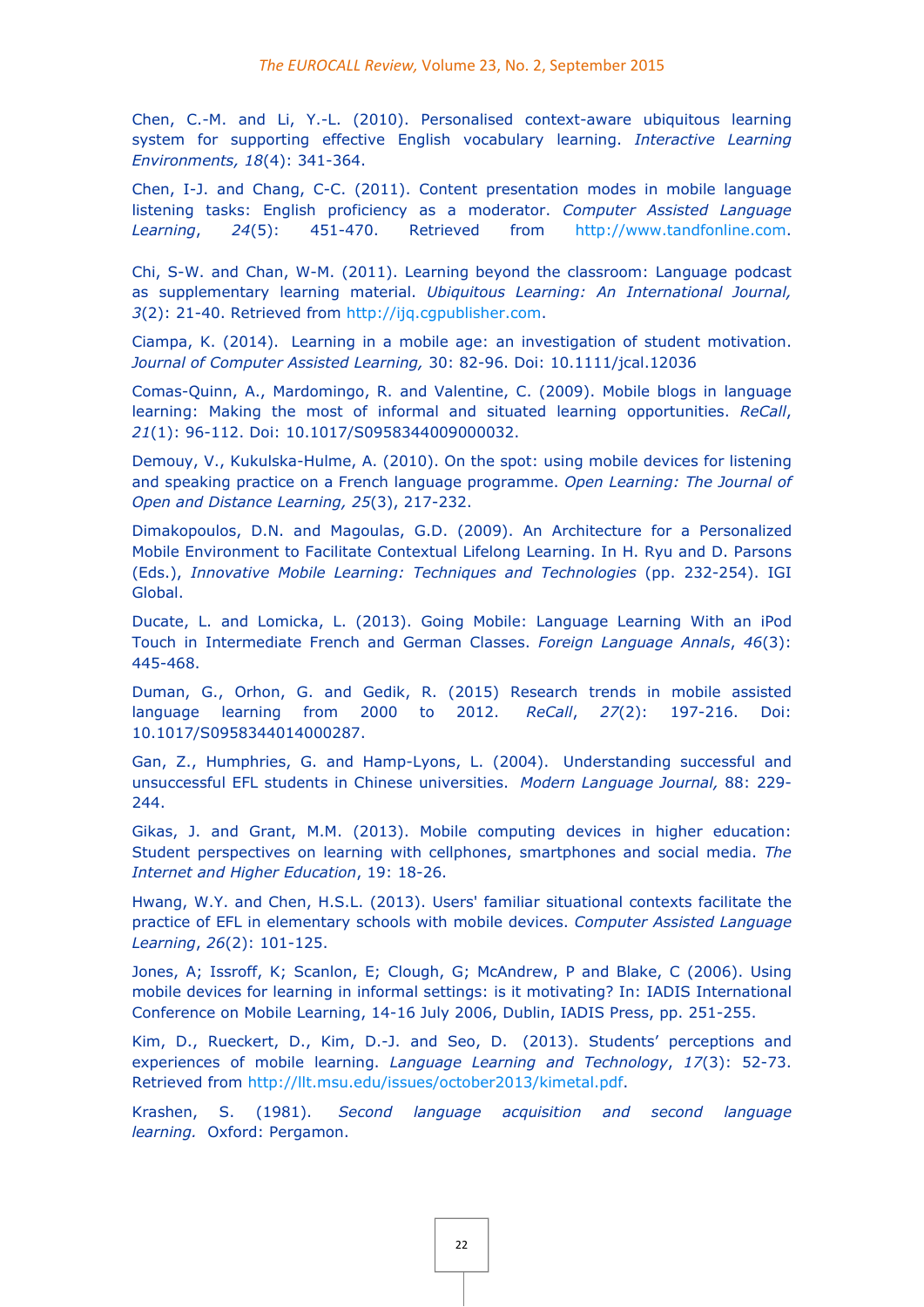Kukulska-Hulme, A. (2010). Charting unknown territory: Models of participation in mobile language learning. *International Journal of Mobile Learning and Organisation*, *4*(2), 116-129.

Kukulska-Hulme, A., Sharples, M., Milrad, M., Arnedillo-Sanchez, I., & Vavoula, G. (2009). Innovation in Mobile Learning: A European Perspective. *International Journal of Mobile and Blended Learning, 1*(1), 13-35.

Kukulska-Hulme, A., & de los Arcos, B. (2011, April). Researching emergent practice among mobile language learners. In: Yu, S. (Ed.) Proceedings of mLearn 2011, 10th World Conference on Mobile and Contextual Learning, Beijing, China.

Kukulska-Hulme, A., & Shield, L. (2008). An overview of mobile assisted language learning: From content delivery to supported collaboration and interaction. *ReCALL*, *20*(3), 271–289.

Lai, C. and Gu, M. (2011.) Self-regulated out-of-class language learning with technology, *CALL,* 24 (4): 317-335.

Lamb, M. (2002). Explaining successful language learning in difficult circumstances. *Prospect: An Australian Journal of TERSOL Quarterly,* 34:457 – 482.

Nunan, D. (1991). *Language Teaching Methodology.* London: Prentice Hall.

Pearson, L. (2011). Exploring the effectiveness of mobile phones to support English language learning for migrant groups. *Journal of the Research Centre of Educational Technology*, 7(1): 90-105. Retrieved from http://www.rcetj.org.

Pickard, N. (1996). Out-of-class language learning strategies. *ELT Journal,* 50: 150- 159.

Shao, Y. (2011). Second language learning by exchanging cultural contexts through the mobile group blog. In S. Thouësny and L. Bradley (Eds.), *Second language teaching and learning with technology: Views of emergent researchers* (pp. 143-168). Dublin: Research-publishing.net.

Shao, Y., Crook, C. and Koleva, B. (2007). Designing a mobile group blog to support cultural learning. Proceedings of mLearn'07, Melbourne, Australia, pp. 223-226. Retrieved from:

http://www.mlearn.org/mlearn2007/files/mLearn\_2007\_Conference\_Proceedings.pdf.

Sharples, M. (2006) Big Issues in Mobile Learning. Report of a workshop by the Kaleidoscope, Network of Excellence Mobile Learning Initiative. 2006. <hal-00190254>

Schwienhorst, K. (2007). *Learner Autonomy and CALL Environments.* New York: Routledge.

Stockwell, G. (2008). Investigating Learner Preparedness for and Usage Patterns of Mobile Language Learning. *ReCALL,* 20(03): 253–270.

Stockwell, G. (2010). Using mobile phones for vocabulary activities: Examining the effect of the platform. *Language Learning and Technology*, 14(2): 95–110.

Ushioda, E. (2013). Motivation matters in mobile language learning: A brief commentary. *Special Issue of Language Learning and Technology,* 17 (3): 1–5.

Viberg, O. and and Grönlund, Å. (2013). Systematising the Field of Mobile Assisted Language Learning. *International Journal of Mobile and Blended Learning*, 5(4): 72-90.

Winke, P. and Goertler, S. (2008). Did we forget someone? Students' computer access and literacy for CALL. *CALICO,* 25:482–409.